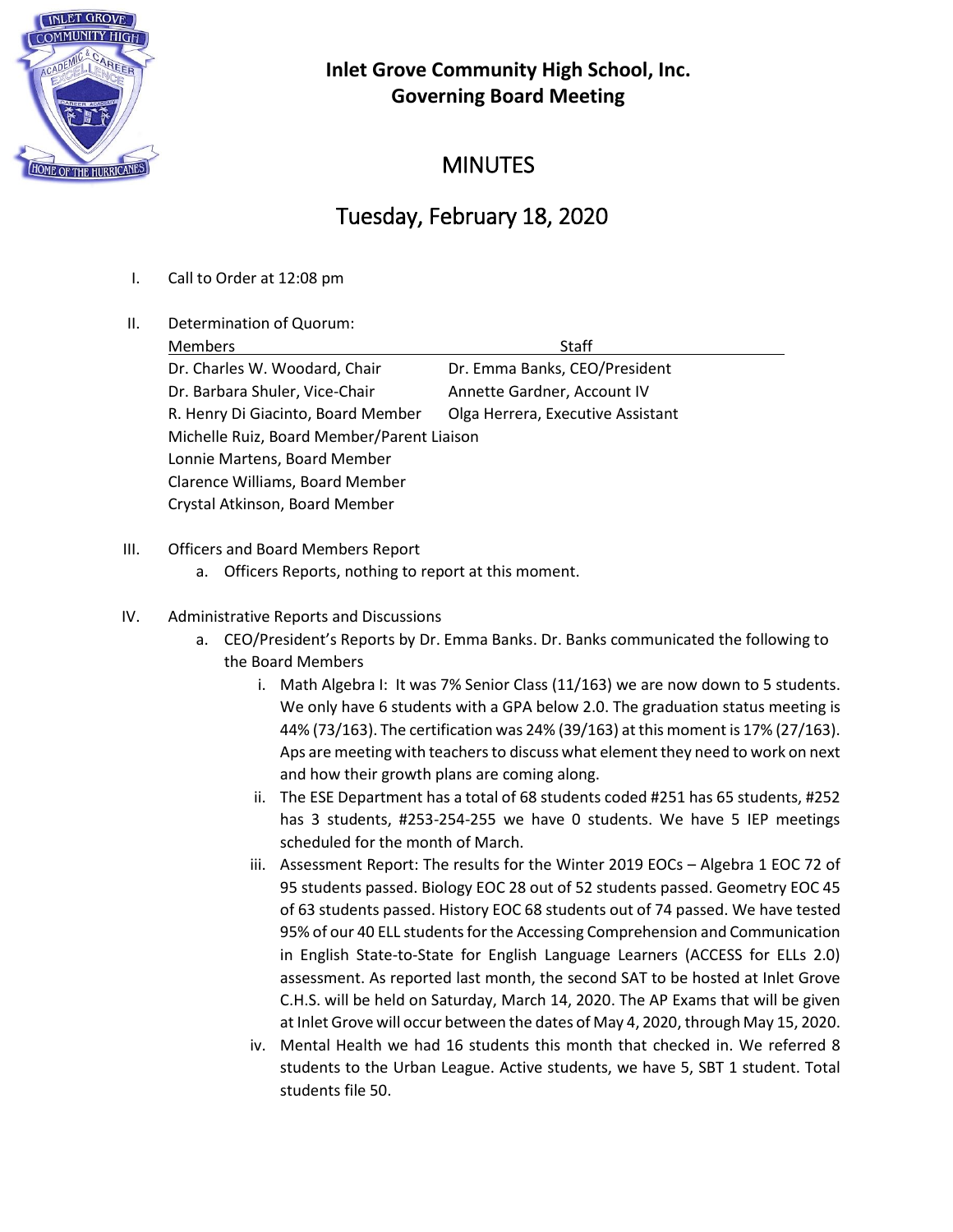

### **Inlet Grove Community High School, Inc. Governing Board Meeting**

b. Financial Reports by Annette Gardner. Annette Gardner explained to the Board Members that having IGCHS as a rated A School, the Monthly Financial Statements, the Budget Amendment, and the monthly financial checklist need to be reported to the District quarterly instead of monthly. Craig Kahle, schools CPA, is in today to explain to the Board how important is at this moment to continue reporting to the Board Members monthly instead of quarterly. Per Craig Kahle, looking at the balance sheet comparison, one line that has to be under control immediately is the total expenses line. The PY 2018-2019 was \$4,034,157.12. The total expenses from July 2019 to January 2020 is \$4,212,572.97. Option on how to lower expenses immediately analyzed all support staff positions and their salary, cut and control of all unnecessary expenses. Mr. Di Giacinto explained the measurements done at Bright Futures to control the budget, for example, the operation of the plant - custodians, the lawn services, and the storage units. Also, Bright Futures' recruiting is done with any local organizations, such as Walmart, Banks, Office Depot, Target, Gas Stations. Craig Kahle also mentioned that it would improve the financials if the school keeps the right balance with the students' count per classroom, and the total of teachers that are needed, (suggested, around 30 teachers in total). Take a closer look at receivables; the school needs to control this area. The final recommendation is to go line by line and see the difference between last year's expenses and this year's expenses, then make the appropriate changes/adjustments. And finally, it is necessary to keep monitoring these expenses closely.

#### V. Old business

- a. Arnold Law Firm School Renewal Contract. Dr. Banks presented to the Board Members the final school contract sent by the attorney's office to Dr. Charles Woodard, Chairman for his signature. Per District, four (4) copies must be signed and send back to the District, address to Denise Sagerholm, no later than February 24, 2020.
- b. Outstanding Bills, per Dr. Banks, this area is being managed daily between Annette Gardner and Dr. Banks and reported to the Board Members monthly.
- c. IGCHS Medical Symposium, Dr. Banks communicated to the Board Members the outcome of the Symposium on February 8, 2020. The school hosted over 850 participants including students, teachers, and nurses from all over the county.
- d. My Teacher My Hero Awards Gala Dr. Banks communicated to the Board Members that we are currently reaching out to local organizations for donations and sponsorship support. This year's MTMH's guest of honor and keynote speaker is Anthony Anderson from the TV-Show the Black-ish. The venue is the Palm Beach County Convention Center.
- e. Careersource MOU, a new MOU was presented to the Board Members for their review and approval, this MOU have edits requested in the previous meeting by the Board Members. Per Dr. Banks, the copy of this new MOU was distributed to the Board Members to review and to make a decision during the next board meeting, March 17, 2020, at 12:00 pm.
- f. Corrective Action Plan (CAP). Dr. Banks provided the Board Members an updated final CAP sent to the District. Per Dr. Banks, to continue enforcing the CAP, the Budget VS